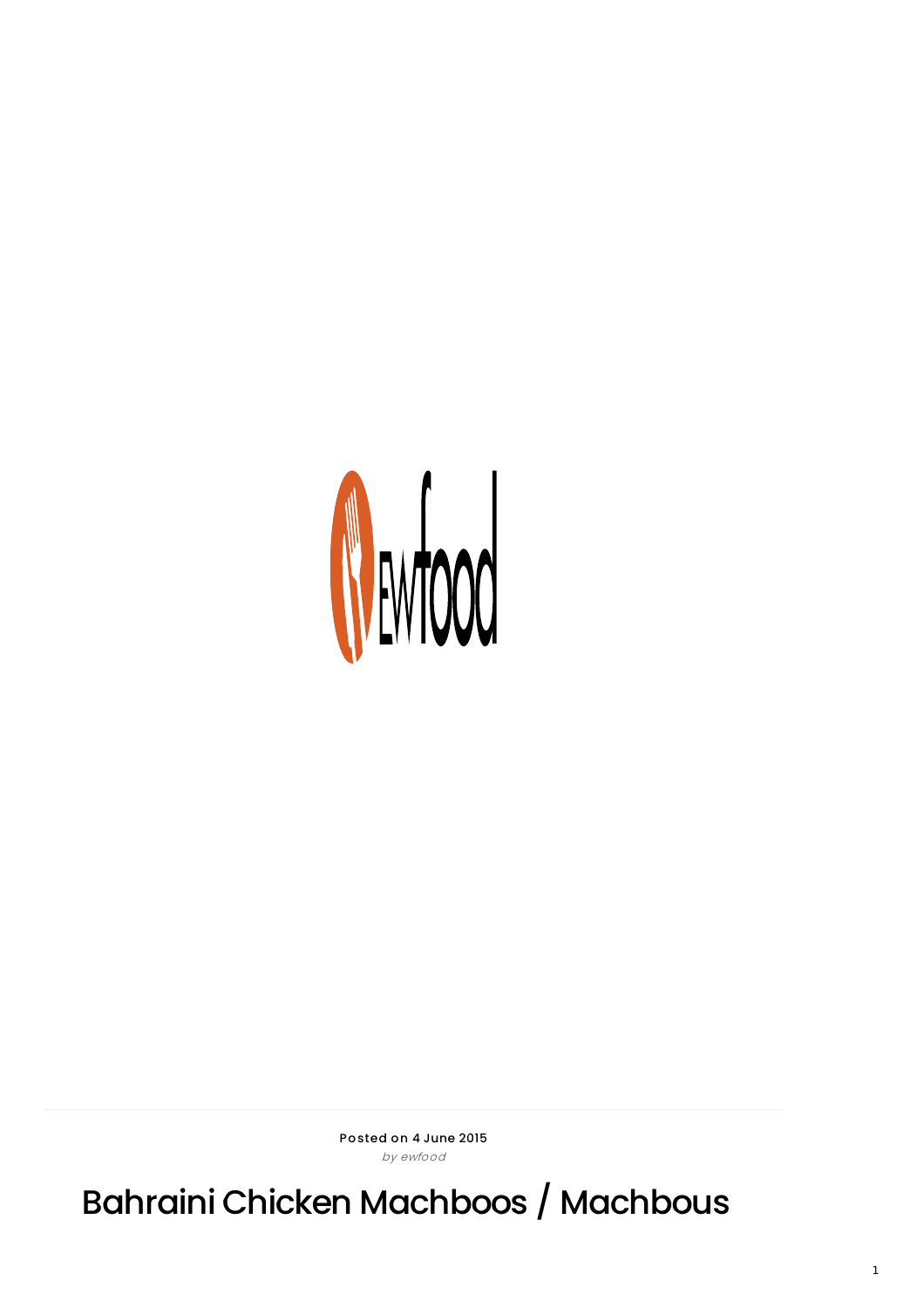

## Ingredients

 1⁄2 cups water g basmati rice tomatoes, quartered 1-1*V2* kg chicken onions, finely chopped 1⁄4 cup coriander leaves, chopped green hot pepper, as desired black dried limes teaspoons baharat spice mix 1⁄2 teaspoons turmeric powder teaspoon cumin powder teaspoons cinnamon teaspoon cardamom powder garlic cloves slice gingerroot, cut into small pieces tablespoons butter 1⁄4 cup lemon juice tablespoons rose water tablespoons oil teaspoons salt

## Preparation

- 1 Cut the chicken in half. Heat the water and leave aside. In a small bowl, mix the buharat, turmeric, cumin, and cardamom together and add to the mixture one teaspoon of salt. Sprinkle half of the spice mixture on the chicken halves.
- 2 Heat oil in a large cooking pan, fry the onions until golden brown, then add to the pepper and the black limes - you MUST make a hole in each limes.
- 3 Add the chicken to the onion mixture and turn it over a few times in the pan. Sprinkle on the chicken a teaspoon of cinnamon and the rest of the mixed spices. Turn the contents all together so the chicken is coated with the spices, cover the pan and let it cook on medium heat for 3 minutes.
- 4 Add the garlic, chopped ginger, and tomato cubes to the pan and turn the ingredients in the pan a few times. Cover again for 3 minutes on medium heat. Sprinkle with the rest